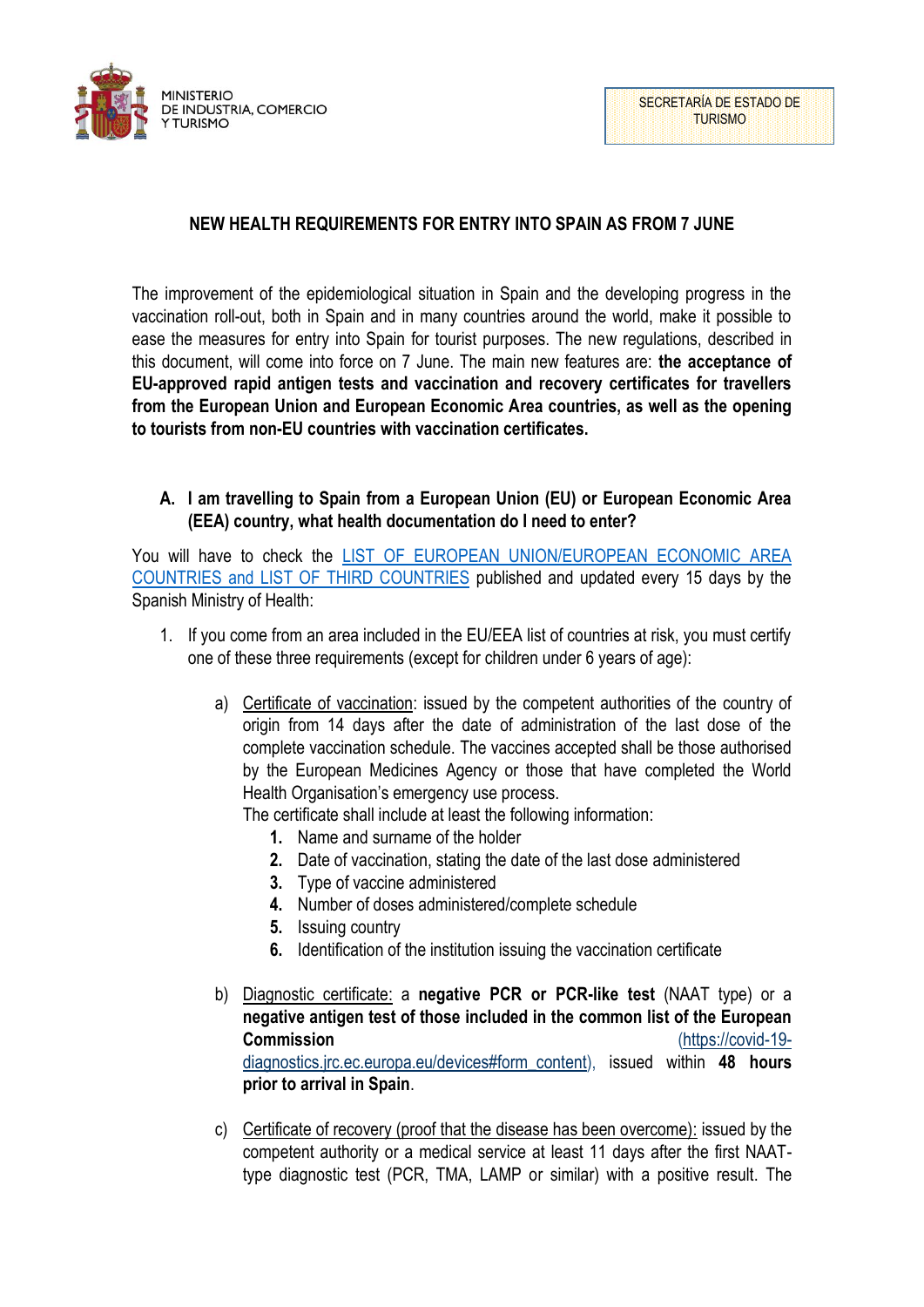

SECRETARÍA DE ESTADO DE TURISMO

validity of the certificate shall expire 180 days from the date of sampling. It shall include at least the following information:

- a. Name and surname of the holder
- b. Date of sampling of the first positive diagnostic test for SARS-CoV-2
- c. Type of NAAT test performed
- d. Issuing country

Any of these three certificates must be in Spanish, English, French or German. If it is not possible to obtain the original certificate in any of these languages, the document must be accompanied by a translation into Spanish by an official authority.

- 2. If you come from areas of the EU/EEA not included in the [LIST OF EUROPEAN UNION/](https://www.mscbs.gob.es/en/profesionales/saludPublica/ccayes/alertasActual/nCov/documentos/AnnexII_between_07062021-and-20062021.pdf)  [EUROPEAN ECONOMIC AREA COUNTRIES and LIST OF THIRD COUNTRIES](https://www.mscbs.gob.es/en/profesionales/saludPublica/ccayes/alertasActual/nCov/documentos/AnnexII_between_07062021-and-20062021.pdf) of the Ministry of Health, **you will not be asked for any diagnostic test or certificate of vaccination or immunity**.
- **B. I am travelling to Spain for tourist purposes from a country that does not belong to the European Union or the European Economic Area, what entry requirements are applied to me?**

You will have to check the [LIST OF EUROPEAN UNION/EUROPEAN ECONOMIC AREA](https://www.mscbs.gob.es/en/profesionales/saludPublica/ccayes/alertasActual/nCov/documentos/AnnexII_between_07062021-and-20062021.pdf)  [COUNTRIES and LIST OF THIRD COUNTRIES:](https://www.mscbs.gob.es/en/profesionales/saludPublica/ccayes/alertasActual/nCov/documentos/AnnexII_between_07062021-and-20062021.pdf)

- 1. If you are travelling from a country or territory included in the list of countries with low incidence, excluded from the risk zone, **you will be able to travel without the need for a diagnostic test or a certificate of vaccination or immunity.** At the moment the countries included in this list are:
	- 1. Australia
	- 2. Israel
	- 3. Japan
	- 4. New Zealand
	- 5. Rwanda
	- 6. Singapore
	- 7. South Korea
	- 8. Thailand
	- 9. United Kingdom of Great Britain and Northern Ireland
	- 10. China and the Special Administrative Regions of Hong Kong and Macao (subject to reciprocity)
- 2. If you are travelling from a country or territory that is not included in the list of exempted countries, **from 7 June tourists will be allowed to enter if they have a certificate of vaccination** issued by the competent authorities of the country of origin from 14 days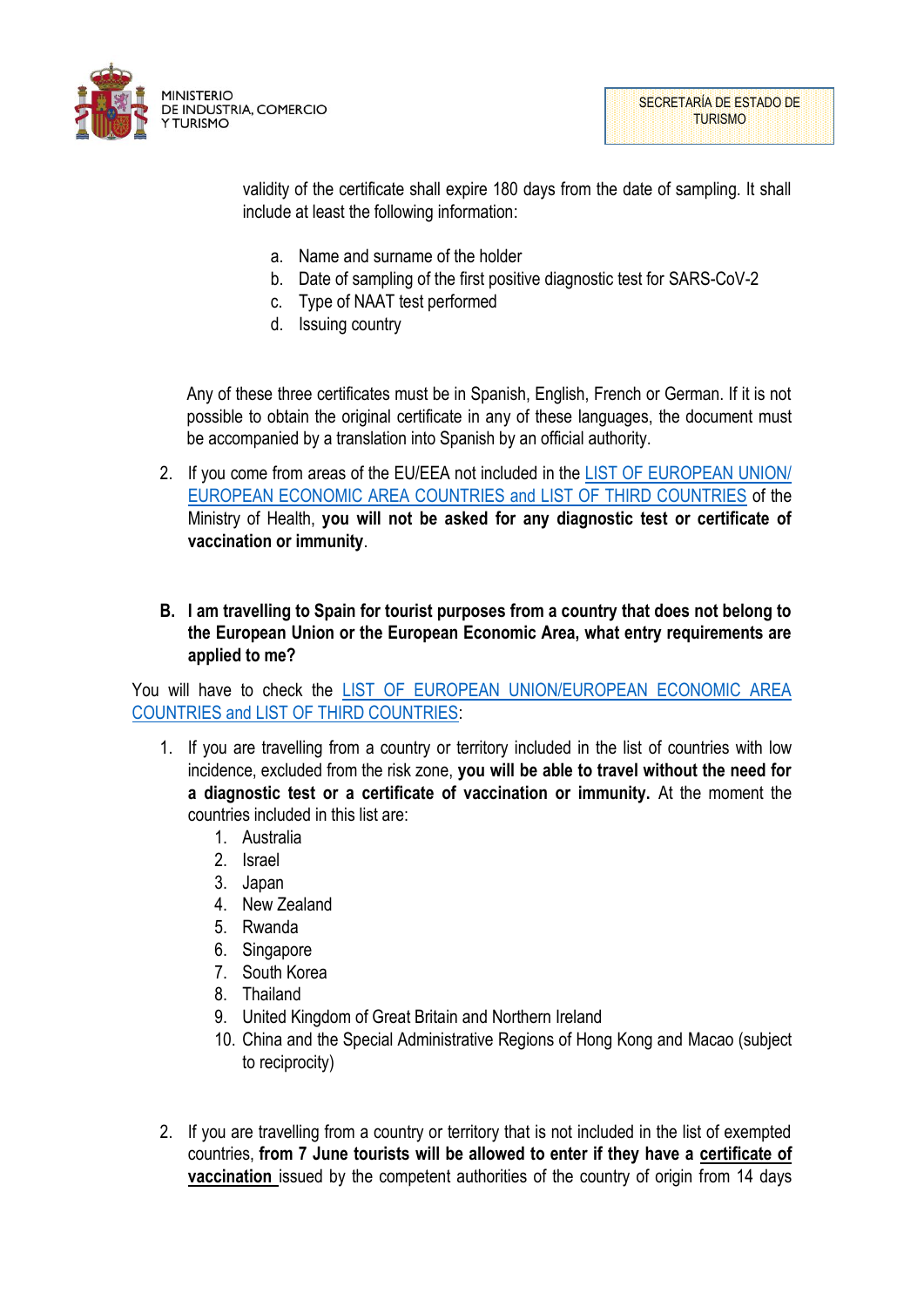

.

after the date of administration of the last dose of the complete vaccination schedule. The vaccines accepted shall be those authorised by the European Medicines Agency or those that have completed the World Health Organisation's emergency use process. Currently, these vaccines are those produced by Pfizer-Biontech, Moderna, Astra-Zeneca, Jansen/Johnson&Johnson, Sinovac and Sinopharm.

The certificate of vaccination shall include at least the following information:

- **7.** Name and surname of the holder
- **8.** Date of vaccination, stating the date of the last dose administered
- **9.** Type of vaccine administered
- **10.** Number of doses administered/complete schedule
- **11.** Issuing country
- **12.** Identification of the institution issuing the certificate of vaccination

### **C. What documentation/form do I need to fill in?**

Regardless of your country of origin, **all passengers arriving in Spain by air or sea, including those in transit and children under 6 years of age, must complete a health control form before their departure using the website [www.spth.gob.es](http://www.spth.gob.es/) or the Spain Travel Health app**. By filling in the form, a QR code is generated, which the traveller must show to the transport company **before boarding, as well as at the health control checks at the point of entry into Spain**.

#### **D. What are the health checks on arrival?**

They will include at least temperature taking by non-contact thermometers or thermographic cameras; documentation check and a visual check on the passenger's condition. Passengers with an EU COVID Digital Certificate and those coming from countries not considered at risk (both European and third countries) will obtain a FAST CONTROL QR code that gives access to faster health checks, as they will not have to show the certificate either at boarding or at the health check on arrival.

Upon confirmation or suspicion that a passenger may be suffering from COVID-19, the existing communication protocols with the health services of the Autonomous Regions will be activated for referral and follow-up.

## **E. What if I enter Spain as a passenger on an international cruise?**

Passengers on international cruise ships sailing in territorial waters will not have to use the Spain Travel Health application, but their information will be collected through the EU Digital Passenger Locator Form application, available through the following link [https://www.healthygateways.eu/.](https://www.healthygateways.eu/)

## **F. What if I enter Spain by land?**

All people aged 6 years or older from countries or areas at risk arriving in Spain by land must have one of the documents (certificate of vaccination, diagnostic test or recovery) specified in the first section of this document.